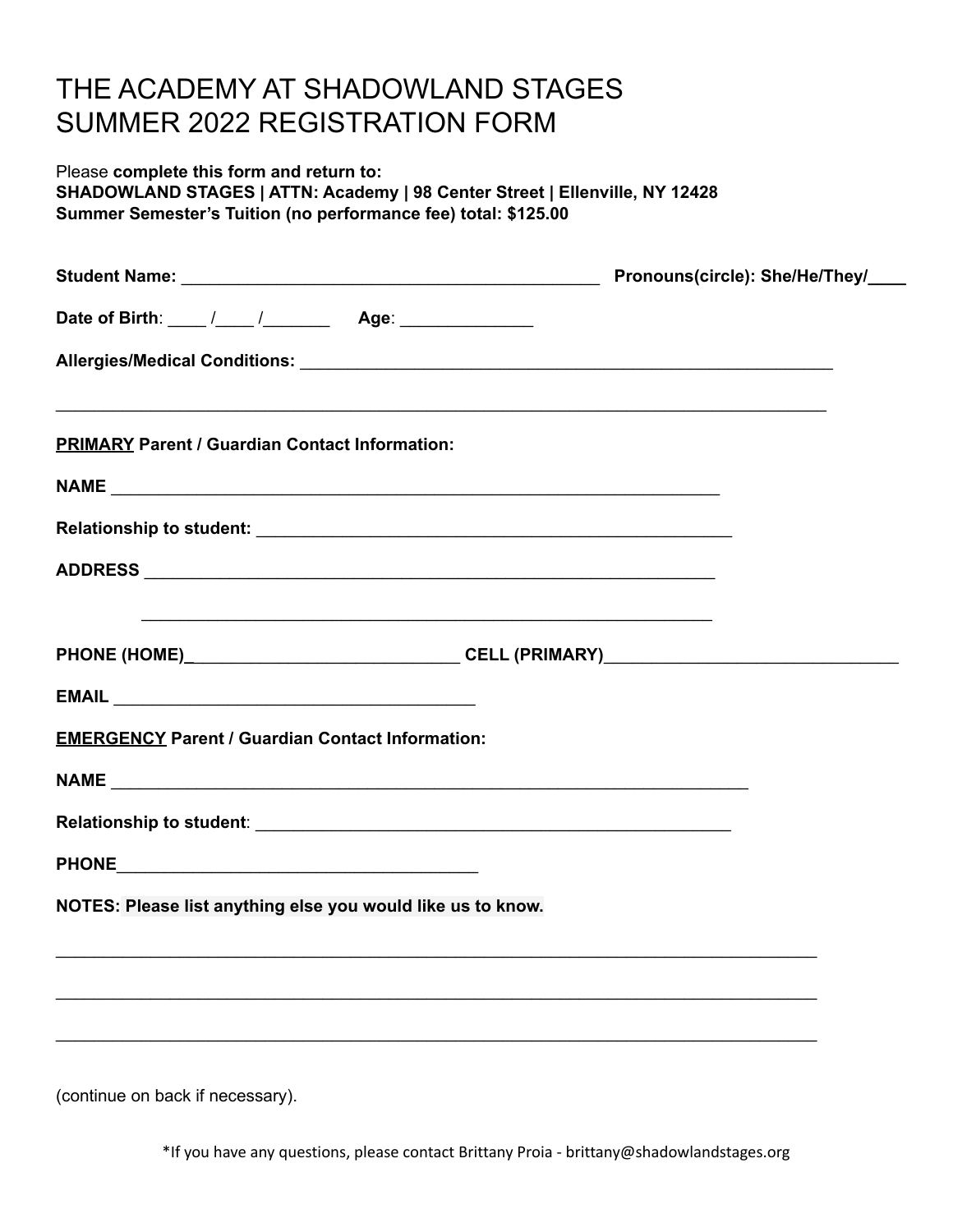**PHOTO RELEASE:** I hereby give permission for SHADOWLAND to photograph or videotape my child while at rehearsal or during productions related to their study at Shadowland Acting Academy. Photos/Videos will be used as part of marketing efforts related to Shadowland Stages and its Acting Academy.

| Signed: | $-1 -$<br>Dale. |
|---------|-----------------|
|---------|-----------------|

**PARENT/GUARDIAN COMMITMENT:** The safety of each student is our first priority. Students must be picked up on time. If someone other than the parent is picking up the student, the instructor must be told beforehand. Parents/Guardians authorized to pick-up student:

| Signed: | Date: |
|---------|-------|

\_\_\_\_\_\_\_\_\_\_\_\_\_\_\_\_\_\_\_\_\_\_\_\_\_\_\_\_\_\_\_\_\_\_\_\_\_\_\_\_\_\_\_\_\_\_\_\_\_\_\_\_\_\_\_\_\_\_\_\_\_\_\_\_\_\_\_\_\_\_\_\_\_\_\_

\_\_\_\_\_\_\_\_\_\_\_\_\_\_\_\_\_\_\_\_\_\_\_\_\_\_\_\_\_\_\_\_\_\_\_\_\_\_\_\_\_\_\_\_\_\_\_\_\_\_\_\_\_\_\_\_\_\_\_\_\_\_\_\_\_\_\_\_\_\_\_\_\_\_\_

# 2022 SUMMER COVID-19 CLASS PROTOCOLS:

### **PICK UP/DROP OFF**

- Parents should not drop off students earlier than ten minutes before the start of class, and should not be late.
- In order to pick up students following the class, parents should park their cars and walk to the main entrance of the Academy Studio (at the corner of Market and Center Streets) to meet their students. This way the instructors will see you through the front windows.

### **CLASS SESSIONS**

- The class sessions run from 9 AM to 1 PM each day with 5 minute breaks on the hour.
- There will be one 15 minute snack break. Students are encouraged to bring a snack and water bottle.
- Each class will have no more than 16 students.
- Each class will have two instructors present.
- There will be a showing for friends and family on Saturday August 13th. Time TBA

### **STUDENT / EDUCATOR PROTOCOLS**

Here at The Academy at SHADOWLAND STAGES we tend to align our health

and safety protocols with those followed by the local public school

district. Therefore, we have updated our COVID-19 Health and Safety Guidelines to reflect the guidance received from the New York State Department of Health and Centers for Disease Control.

- Effective March 2, 2022 masks are optional indoors.
- Masks are recommended when someone is known to have been exposed within the previous 10 days.

● More information and the updated COVID-19 Health and Safety Guide can be found on the

District's website [\(www.ecs.k12.ny.us\)](http://www.ecs.k12.ny.us/)

● Failure to follow these protocols may result in the student being removed from the class, forfeiting all tuition (at the Educator's discretion).